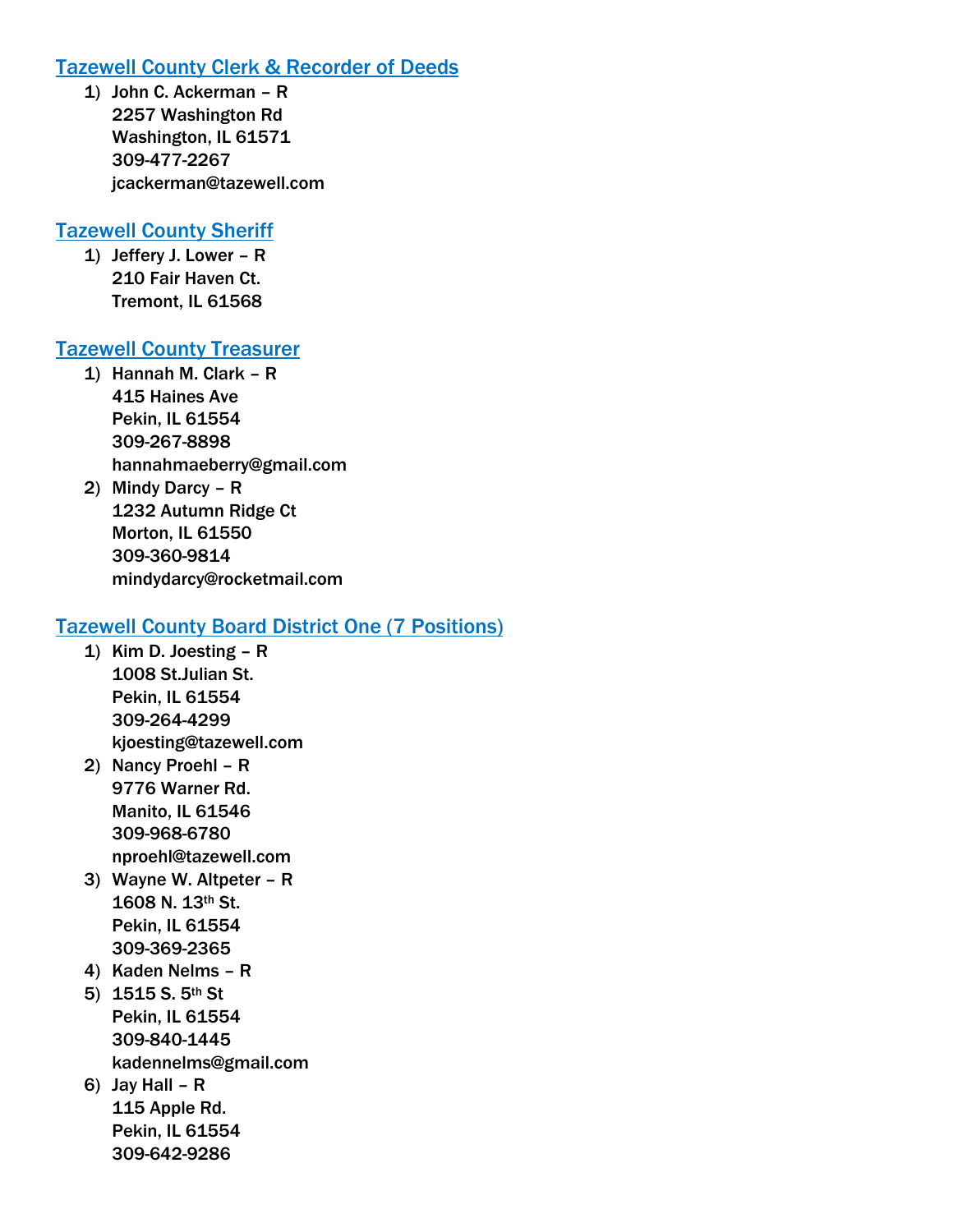jhall@tazewell.com

- 7) Monica Shallenberger-Connett D 13750 Jubilee Dr Pekin, IL 61554 309-840-4633
- 8) John McCabe D 1407 Glendale Ave. Pekin, IL 61554 309-642-1617 Jmsm228@gmail.com
- 9) Samuel M. Goddard R 1128 Hawthorne Ave Pekin, IL 61554 309-267-6983 sam@goddardtruckinginc.com
- 10)Mark G. Goddard R 211 N Parkway Dr. Pekin, IL 61554 309-267-4983 mark@goddardtruckinginc.com
- 11) Steven C. Sours D 1605Gingoteague Way Pekin, IL 61554 309-642-2254 [scsours@gmail.com](mailto:scsours@gmail.com)

# Tazewell County Board District Two (7 Positions)

- 1) Maxwell D. Schneider R 22021 Allentown Rd Tremont, IL 61568 309-642-0635 Mdschneider82015@gmail.com
- 2) Greg Menold R 932 E Dunne St Morton, IL 61550 309-303-5567 gregmenold@gmail.com
- 3) Roy L. Paget R 127 Maple Ridge Dr. Morton, IL 61550 309-266-5765 Rpaget58@comcast.net
- 4) G. Nick Graff R 111 Stonecrop Rd Morton, IL 61550 309-263-2560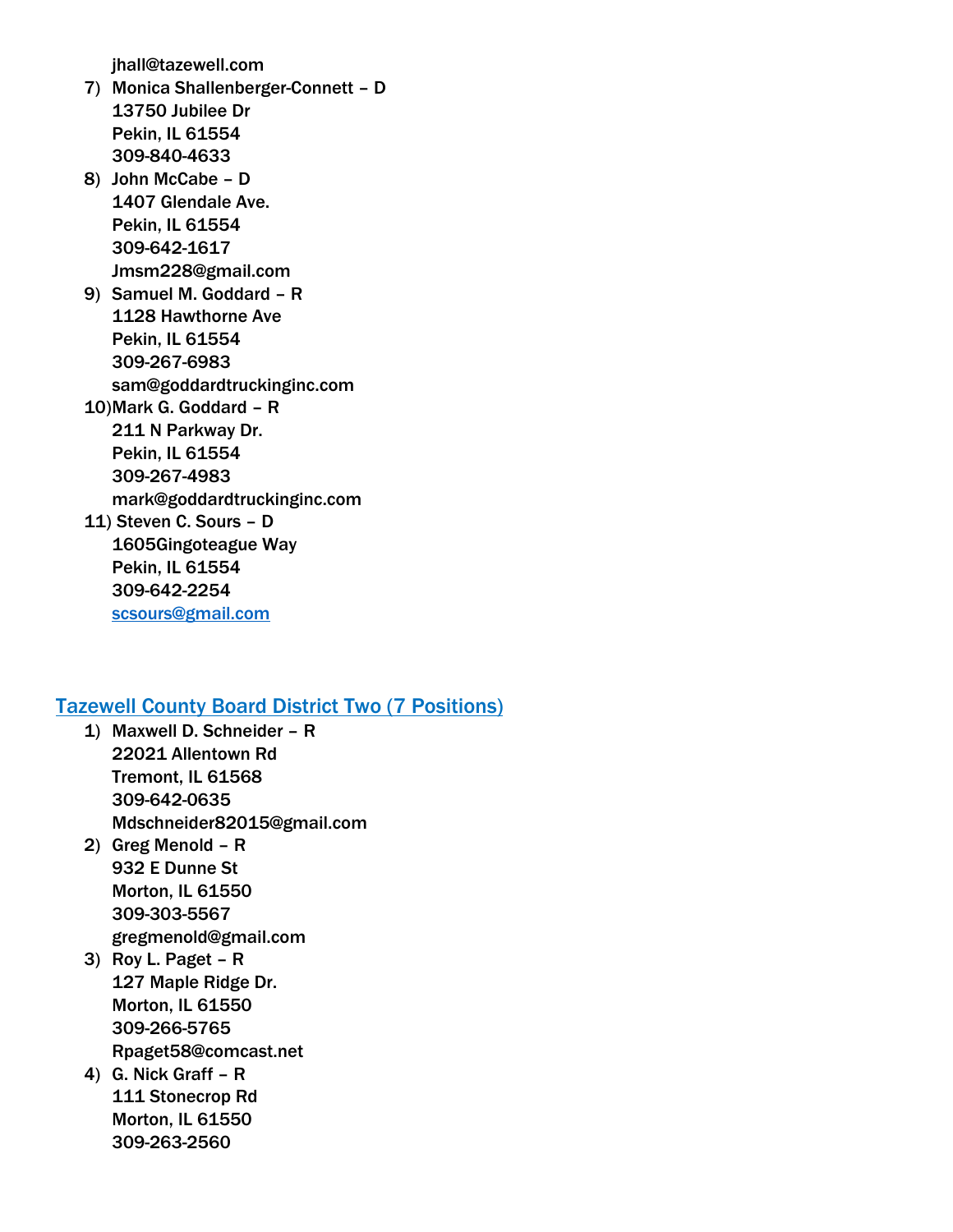ngraff@tazewell.com

- 5) Greg Sinn R 607 S. Locust Tremont, IL 61568 309-267-5156 gpsinn@gmail.com
- 6) Randi Krehbiel R 26145 E. Wildlife Dr. Hopedale, IL 61747 309-275-7391 Randikrehb84@gmail.com
- 7) Eric S. Stahl L 27268 Allentown Rd. Tremont, IL 61568 309-361-0236 eric@planetstahl.com
- 8) Vivian E. Hagaman R 228 Westshore Dr. Morton, IL 61550 309-360-8238 Vhagaman01@gmail.com
- 9) Joseph K. Roberts R 441 Roosevelt Creve Coeur, IL 61610 309-253-2685

# Tazewell County Board District Three (7 Positions)

- 1) Michael L. Harris R 808 Parktrail Rd Mackinaw, IL 61755
- 2) Greg Longfellow R 26600 Schuck Rd Washington, IL 61571 309-303-0820 Glongfellow18@gmail.com
- 3) David W. Mingus R 108 Whistiling Strait Washington, IL 61571 309-645-3393
- 4) Russ Crawford R 204 Division Court East Peoria, IL 61611
- 5) Tammy Rich-Stimson R 30600 Hancock Rd Mackinaw, IL 61755 309-208-4375 tstimson@tazewell.com
- 6) William W.P. Atkins R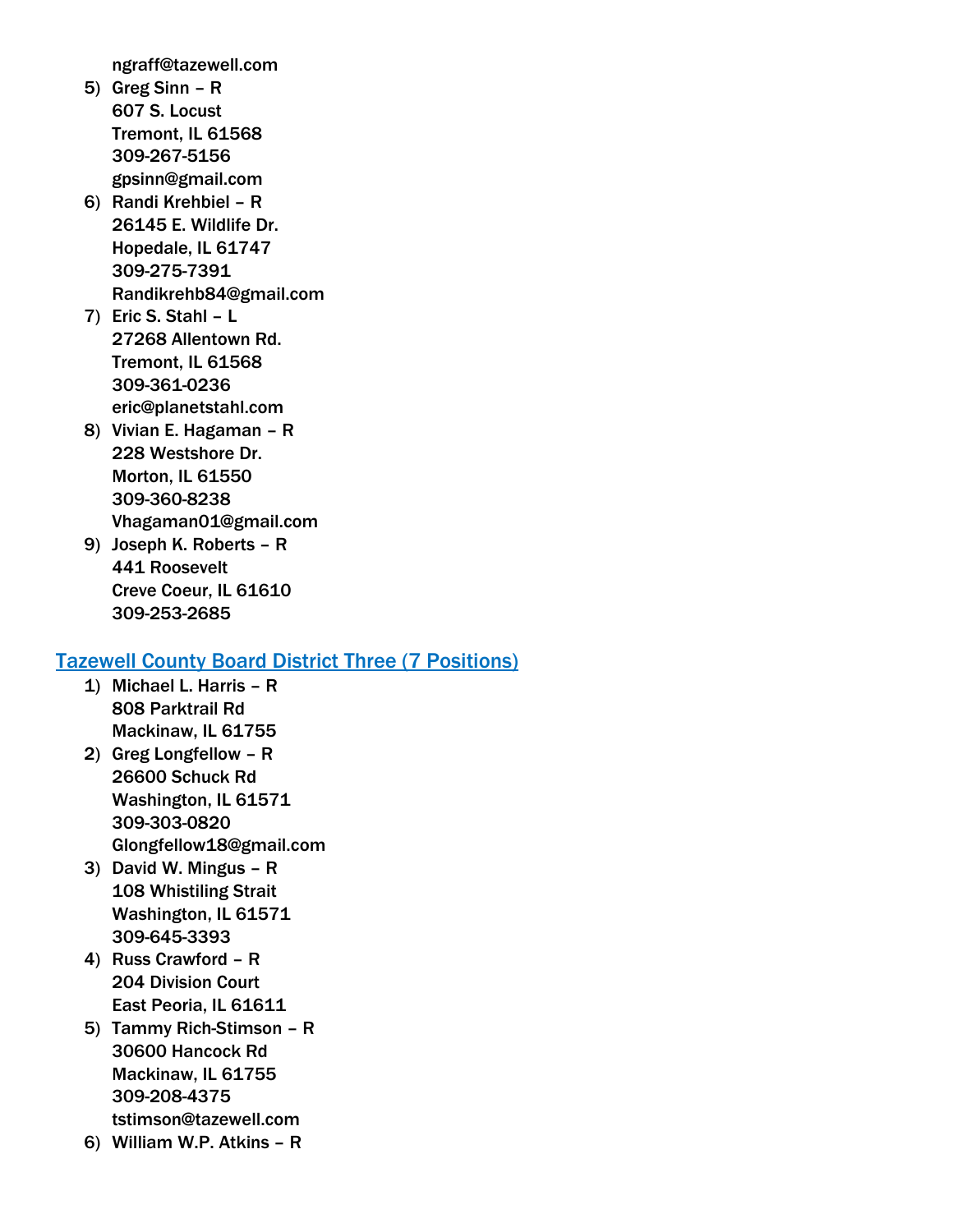16 Cranford Drive Washington, IL 61571 309-696-7684 watkins@peorialawyers.com

- 7) Sierra Smith R 117 Whistling Strait Washington, IL 61571 309-210-4540 Sierra51802@gmail.com
- 8) Billy Bradenburg R 17842 Dee Mack Rd Mackinaw, IL 61755

## Tazewell County Republican, Democrat, and Libertarian Precinct Committeeperson

Cincinnati  $1$  – Ronald C. Hawkins Jr – D 100 Elm St S. Pekin, Il 61564 Cincinnati 4 – Rita O'Rourke – D 1809 Whitetail Ln. Pekin, IL 61554 309-253-5580 rkbmmj@gmail.com Cincinnati 4 – Mary J. Burress – R 713 Deerfield Dr. Pekin, IL 61554 Delavan – Kathryn A. Yontz – R 121 Heritage Ln. Delavan, IL 61734 Dillon – Jacob Irish – L 8337 Morris Mill Rd. Green Valley, IL 61534 309-648-7560 jacobirish@outlook.com Elm Grove – Diane A. Shipton – R 16885 S. Schmidt Rd Morton, IL 61550 Fondulac 1 – Paul Resnick – D 307 OakBrook Dr. E Peoria, IL 61611 resnickpaul762@gmail.com Fondulac 2 – Scott E. Johnson – L 302 Harbor Point Dr.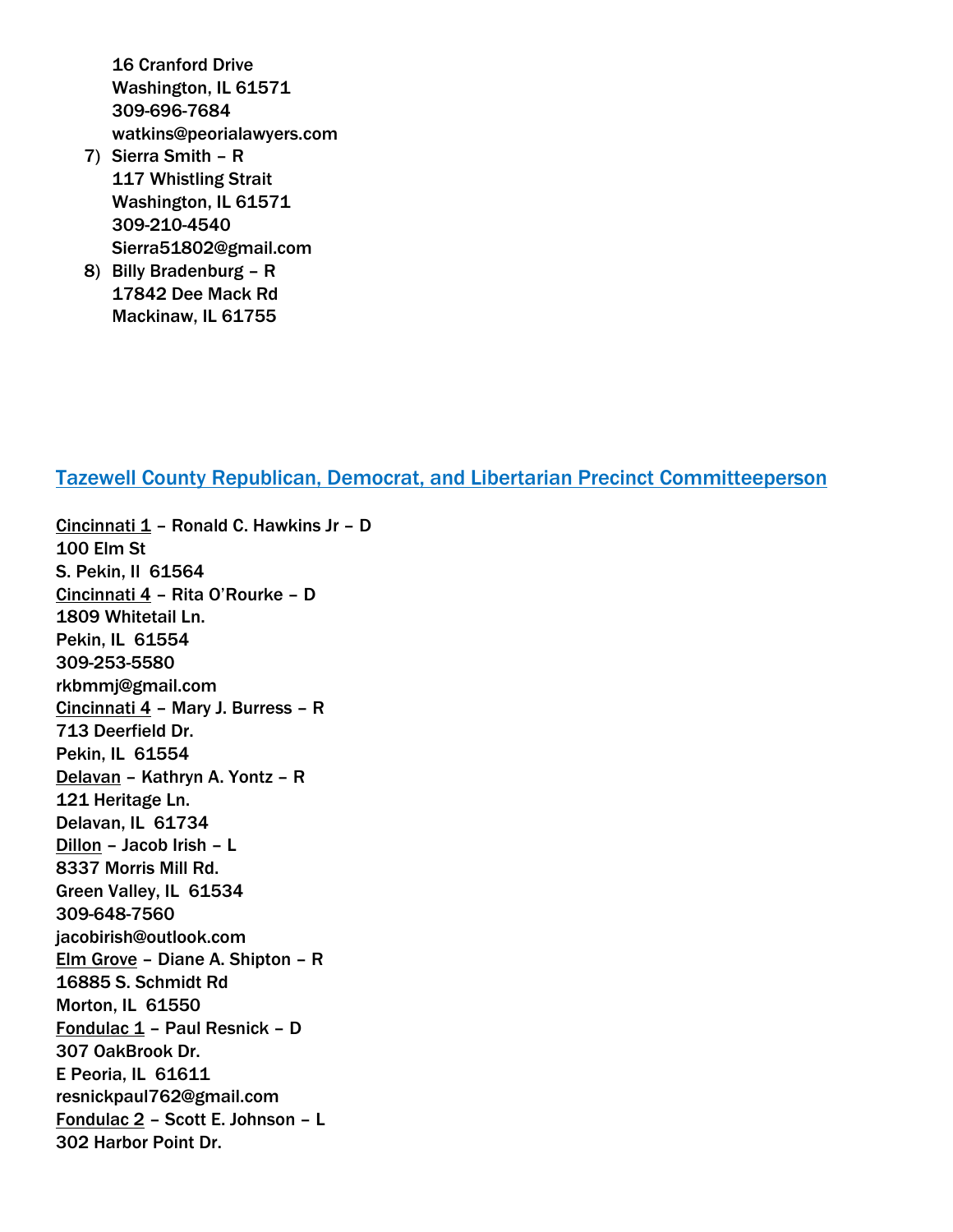E Peoria, IL 61611 309-423-0781 sejohnson1@yahoo.com Fondulac 3 – Stanley J. Valentine – D 116 Mackinac Dr. E Peoria, IL 61611 309-678-7560 Stanuaw1@aol.com Fondulac 4 – Russ Crawford – R 204 District Ct. E Peoria, IL 61611

Groveland 8 – Virgil F. Cihla – R 3601 Eagle Bend Pekin, IL 61554 309-202-7266 Groveland 9 – Theresa M. Barker – L 280 Norman Dr. Groveland, IL 61535 309-696-1223 Tbarker64.tb@gmail.com Groveland 12 – Laurie B. Whitaker – R 515 Briarbrook Dr. East Peoria, IL 61611 309-696-9693 Lwhitty1776@gmail.com

Hittle – Leslie Mark Schmidgall – R 29896 Cente Rd Armington, IL 61721 309-242-2944 sfamilyfarms@gmail.com Hopedale – James Schrag – R 705 Walnut St Hopedale, IL 61747 Hopedale – Carroll Imig – R 329 Monroe Hopedale, IL 61747 309-267-8845 Cpimig7@mediaombb.net

Mackinaw 1 – Jennifer E. Clark – D 1003 Brighton Ave Mackinaw, IL 61755 309-258-1829 cirruscasaer@hotmail.com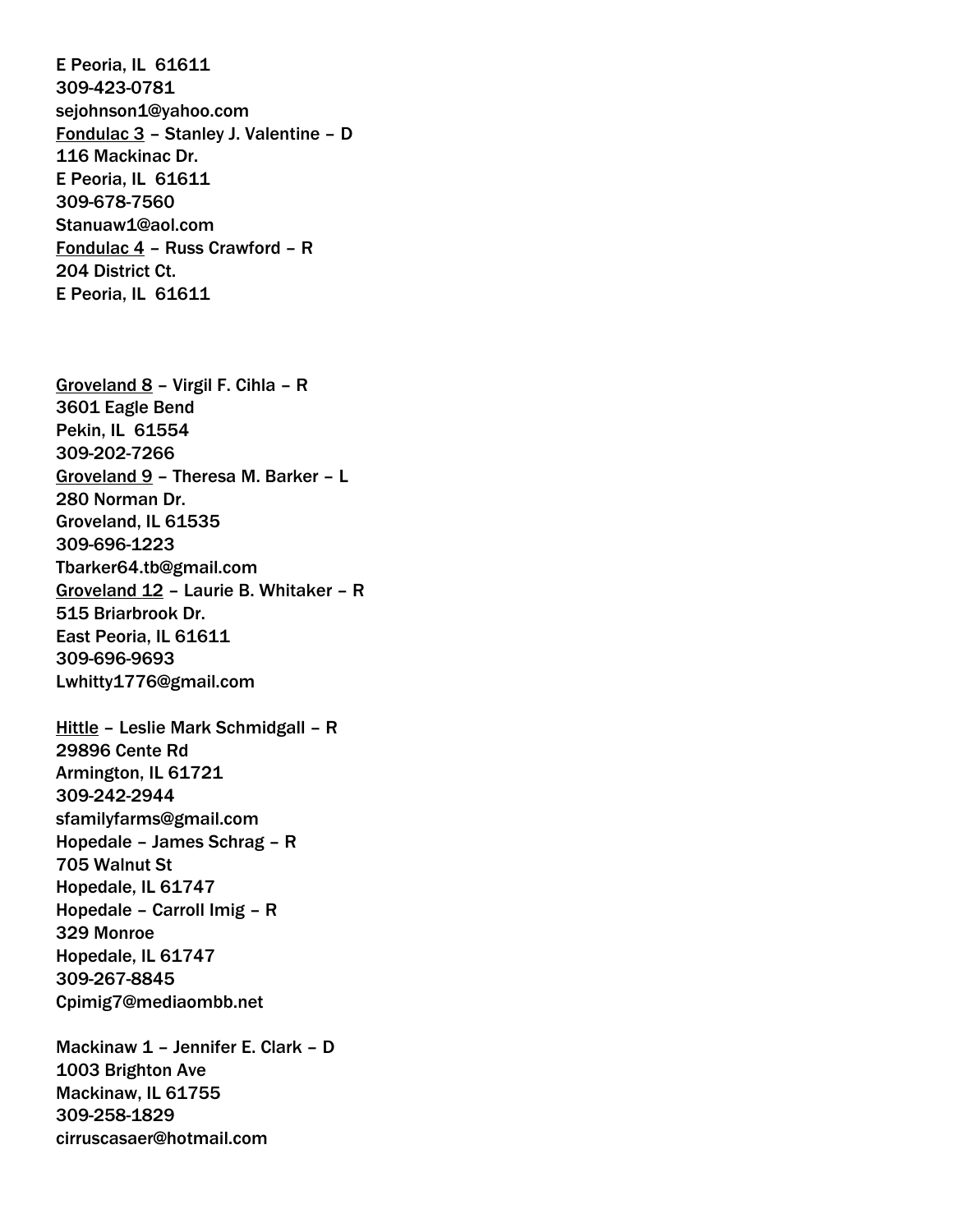Morton 1 – Roy L. Paget – R 127 Maple Ridge Dr. Morton, IL 61550 309-266-5765 Rpaget58@comcast.net Morton 1 – J. David Zimmerman – R 134 Maple Ridge Morton, IL 61550 309-370-0773 Morton 1 – Caleb J. Zobrist – R 2130 N Morton Ave Morton, IL 61550 309-265-4369 Morton 4 – Lowell Schroeder – R 1318 S 2nd St Morton, IL 61550 309-696-7181 Lowellsells1@gmail.com Morton 6 – Barbara Smith – R 380 E Forestwood Morton, IL 61550 309-202-0723 bbsredeemed@gmail.com Morton 7 – Vivian Hagaman – R 228 Westshore Dr. Morton, IL 61550 309-360-8238 Vhagaman01@gmail.com Morton 10 – Lincoln C. Hobson – R 1234 Waterford Dr. Morton, IL 61550 309-263-1431 Linc.hobson@homeinstead.com Morton 11 – James J. Rule – R 339 Magnolia Ave Morton, IL 61550 309-208-9930 theruleworld@outlook.com Pekin 1 – Kevin Moody – R 421 State St Pekin, IL 61554 309-642-0582 Kam.shootingsports@gmail.com Pekin 1 – Brad F. Kobischka – R 231 Charlotte St Pekin, IL 61554 309-346-4500 Pekin 2 – George A. Saal – D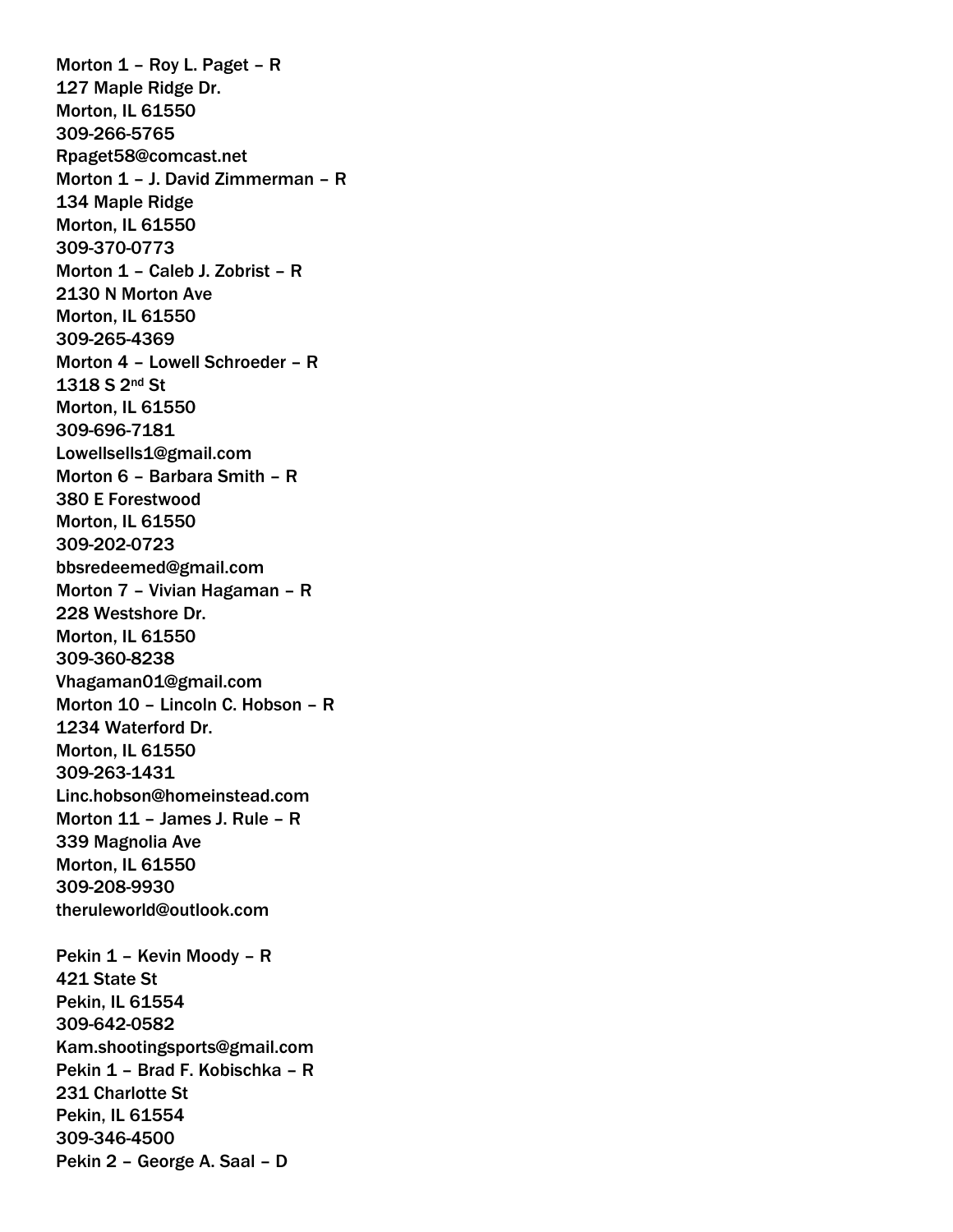1914 Liberty Ct Pekin, IL 61554 309-347-3989 Pekin 3 – Shannon M. Saal – D 42 Rainbow Dr. Pekin, IL 61554 309-202-7803 Shannon.saal90@gmail.com Pekin 5 – Craig G. Billner – R 444 Parkway Dr. Apt #805 Pekin, IL 61554 Pekin 5 – Noah C. Tracy – D 301 Reservoir Rd Pekin, IL 61554 309-642-2889 Pekin 6 – Suzette Swift – R 1703 Royal Swift Pekin, IL 61554 702-302-3784 [svsuzette@yahoo.com](mailto:svsuzette@yahoo.com) Pekin 6- Martha Roloff 1609 Royal Ave Pekin, IL 61554 Pekin 10 – Jody K. Baker – R 1407 S 4th St Pekin, IL 61554 309-613-9143 Govotenow1@yahoo.com Pekin 10 – Janet A. Homerin – D 1403 So. 8th St Pekin, IL 61554 Pekin 12 – Dennis Urish – D 1413 Anna Rd Pekin, IL 61554 309-353-8044 dennisurish@hotmail.com Pekin 15 – Mari K. Osborne – D 104 Twin Lakes Dr. Pekin, IL 61554 309-696-7526 Osborne316@gmail.com Sand Prairie – Michael L. Thompson – R 209 Falcon Dr. Green Valley, IL 61534 309-253-2476 miket.6767@gmail.com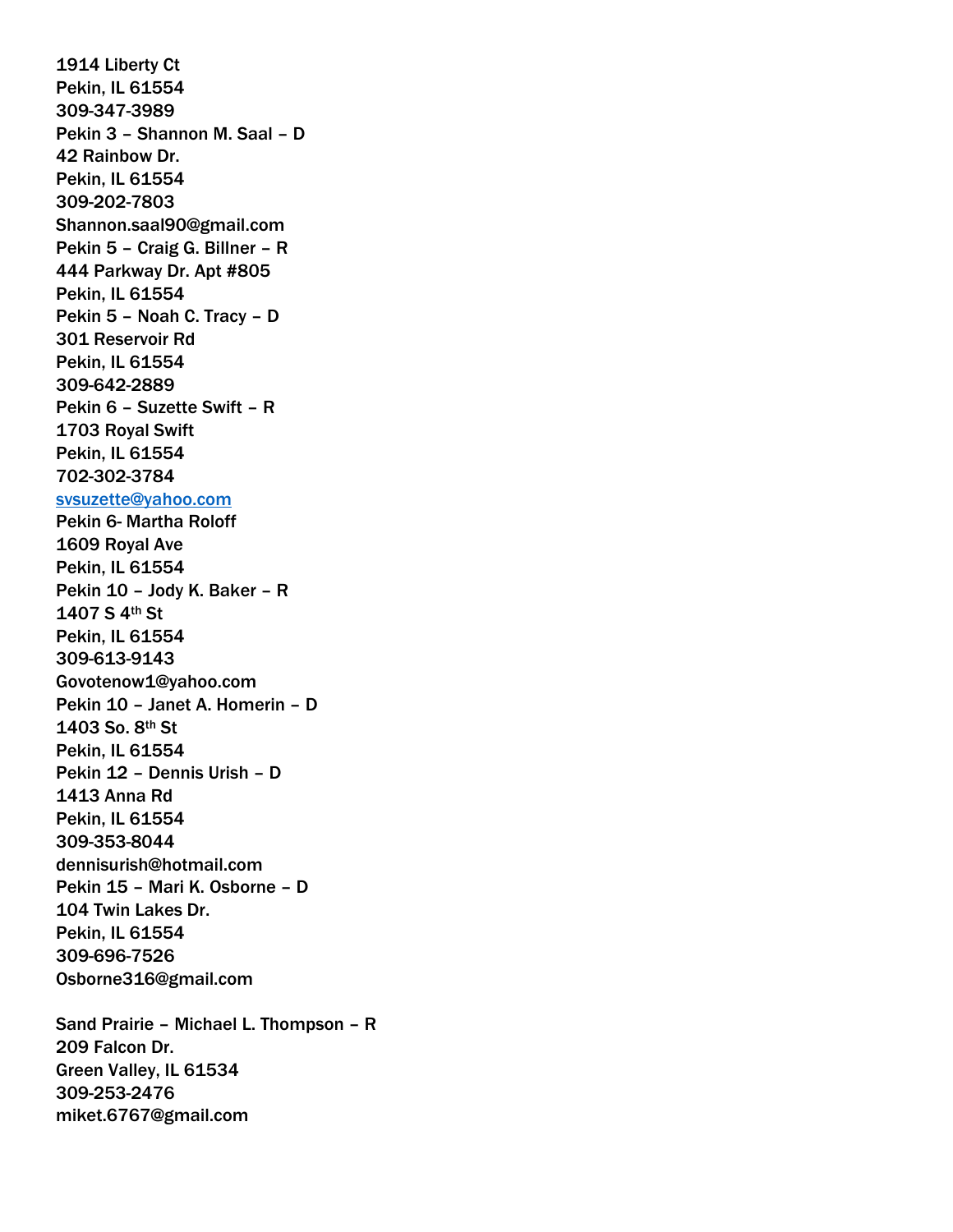Spring Lake – Perry Sundell – D 6250 Sky Ranch Rd Manito, IL 61546

Tremont 1 – John Webb – R 309 N Sampson St Tremont, IL 61568 Tremont 2 – John E. Lovell – R 1457 NE Windermere Tremont, IL 61568 slovellj@gmail.com Tremont 2 – Brett Grimm – R WITHDRAW Tremont 2 – Eric S. Stahl – L 27268 Allentown Rd Tremont, IL 61568 309-361-0236 eric@planetsthl.com Washington 1 – J. Brian Heller – R 600 W Jefferson Washington, IL 61571 jbhpc@comcast.net Washington 6 – John C. Ackerman – R 2257 Washington Rd Washington, IL 61571 Washington 7 – William Lee Randall – R 1649 N Main Washington, IL 61571 Washington 8 – William W.P. Atkins – R 16 Crawford Dr. Washington, IL 61571 309-696-7684 watkins@peorialawyers.com Washington 11 – Brittany Miller – D 613 Westminster Dr. Washington, IL 61571 309-472-4964 Washington 11 – Roger A. Stevens – R 1102 Westgate Rd Washington, IL 61571 309-630-9597 Rstevens74@comcast.net Washington 11 – Shelly Marshall – R 1300 Hampton Rd Washington, IL 61571 Washington 13 – Jennifer K. Hughes – R 10 W Yorktown Ct Washington, IL 61571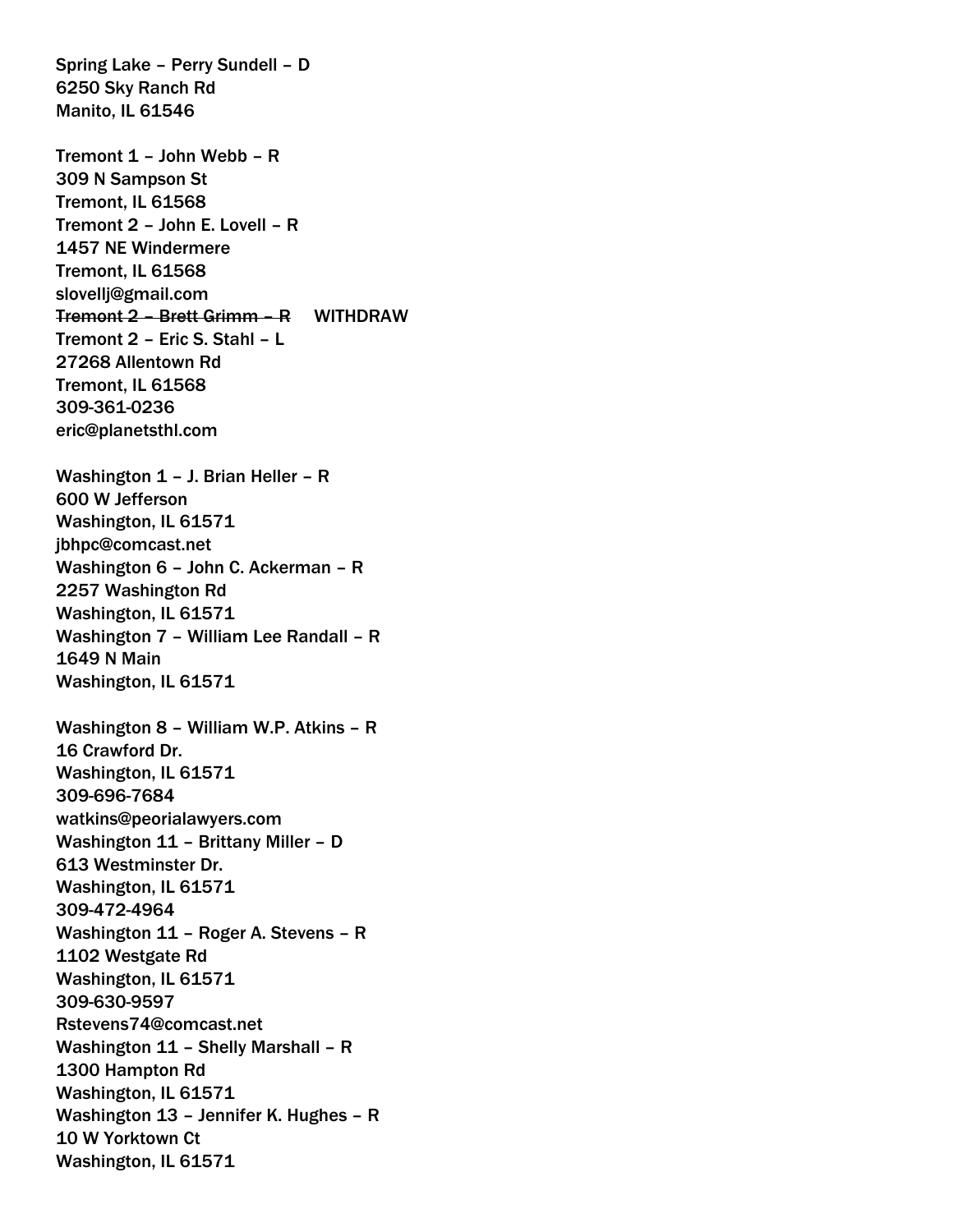Washington 13 – Dennis M. Doolan II – D 208 Pinehurst Ln Washington, IL 61571

R = Republican D = Democrat L = Libertarian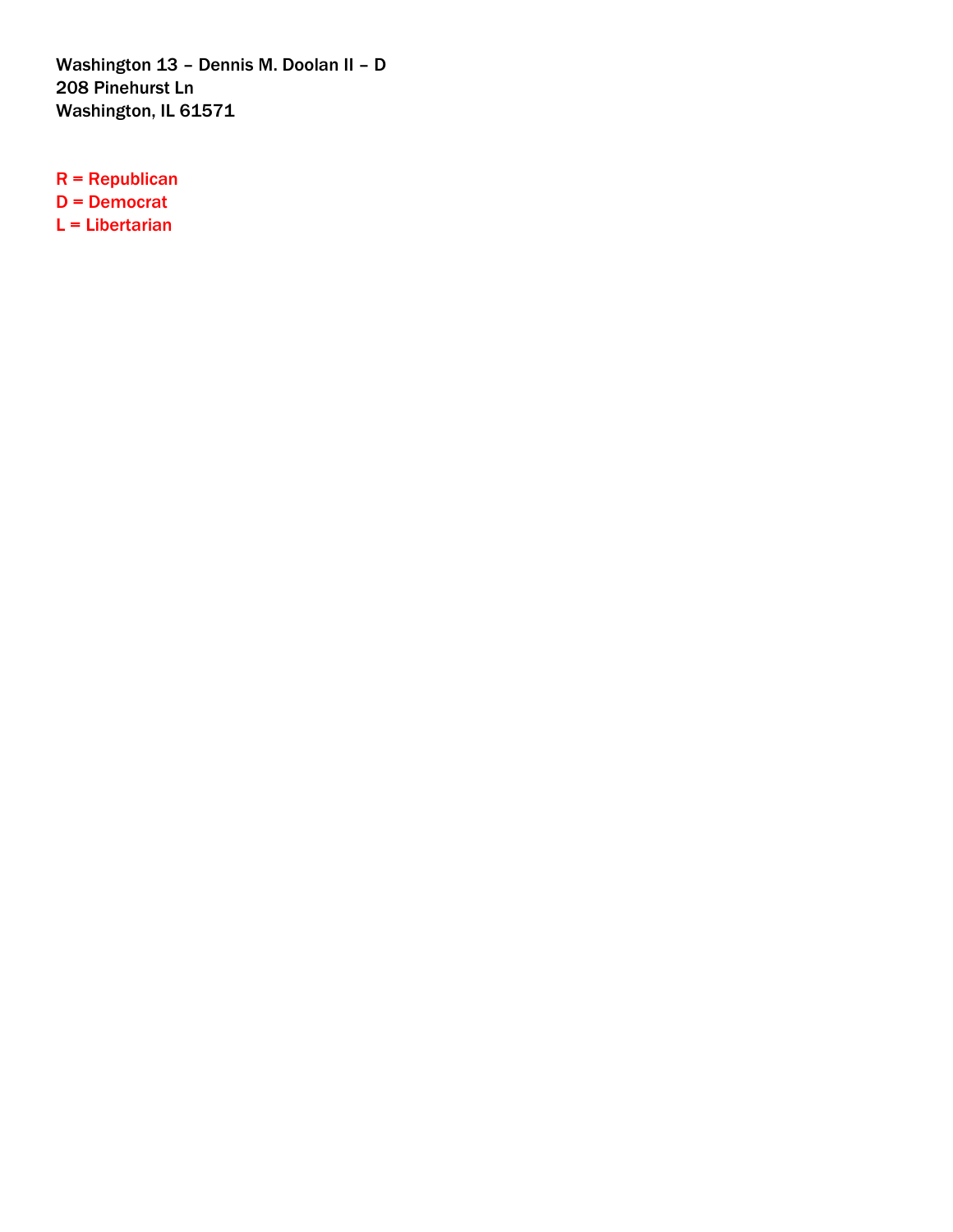#### PRIMARY ELECTION CERTIFICATE

| UNITED STATES OF AMERICA. |         |                                        |
|---------------------------|---------|----------------------------------------|
|                           | $)$ SS. | OFFICE OF THE STATE BOARD OF ELECTIONS |
| <b>STATE OF ILLINOIS</b>  |         |                                        |

To the County Clerk of TAZEWELL County:

We, the undersigned, Members of the State Board of Elections, do hereby certify that the following is a true and correct list of the names and political affiliations of all candidates for nomination and election for the following offices, to be voted for at the Primary Election to be held on the 28th day of June, 2022, in the county of TAZEWELL:

#### DEMOCRATIC PARTY

### FOR UNITED STATES SENATOR

(Vote for one)

### TAMMY DUCKWORTH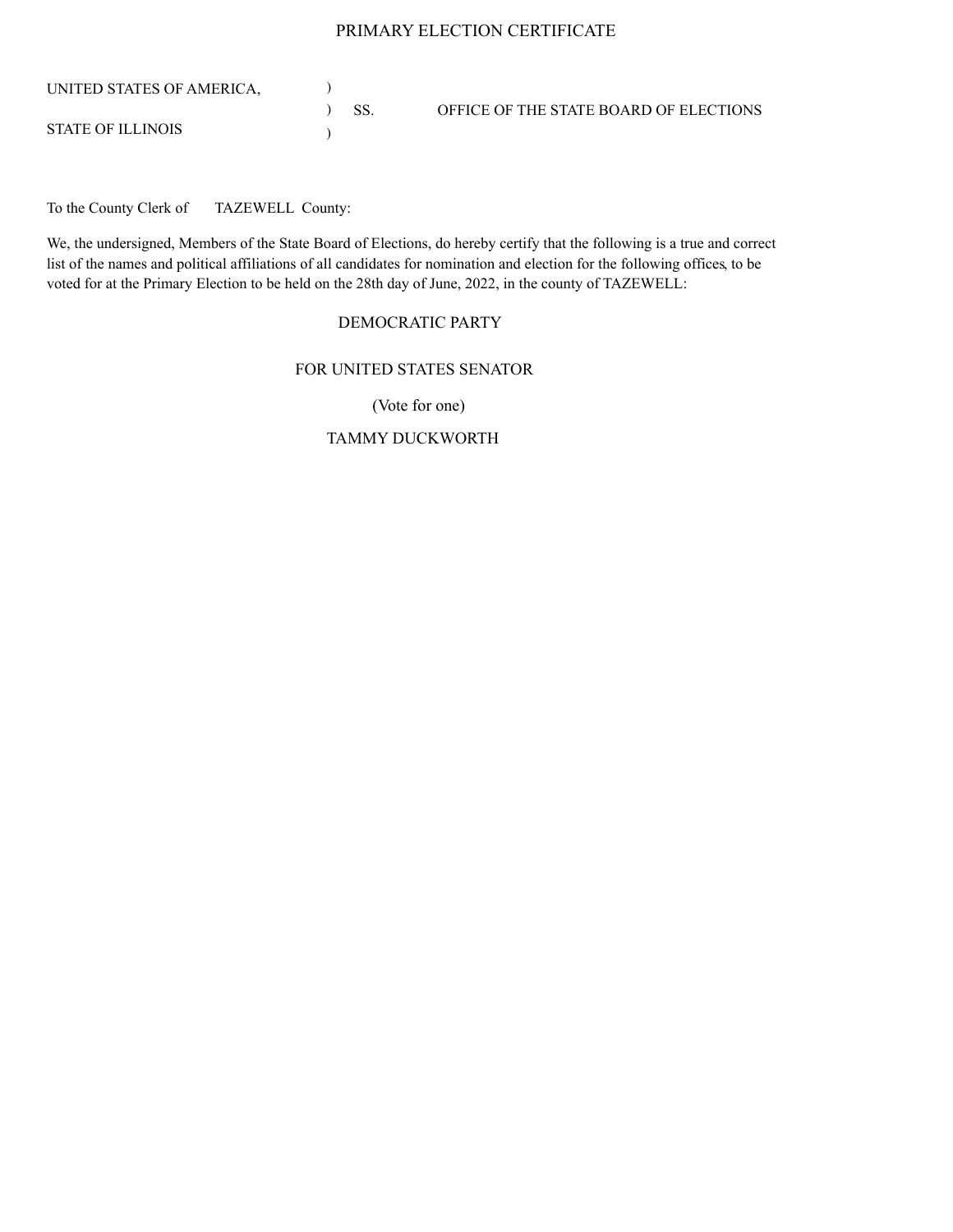### FOR GOVERNOR AND LIEUTENANT GOVERNOR

(Vote for one)

(JB PRITZKER (JULIANA STRATTON

(BEVERLY MILES (KARLA SHAW

FOR ATTORNEY GENERAL

(Vote for one)

KWAME RAOUL

FOR SECRETARY OF STATE

(Vote for one)

ALEXI GIANNOULIAS

DAVID H. MOORE

ANNA M. VALENCIA

SIDNEY MOORE

FOR COMPTROLLER

(Vote for one)

SUSANA A. MENDOZA

FOR TREASURER

(Vote for one)

MICHAEL W. FRERICHS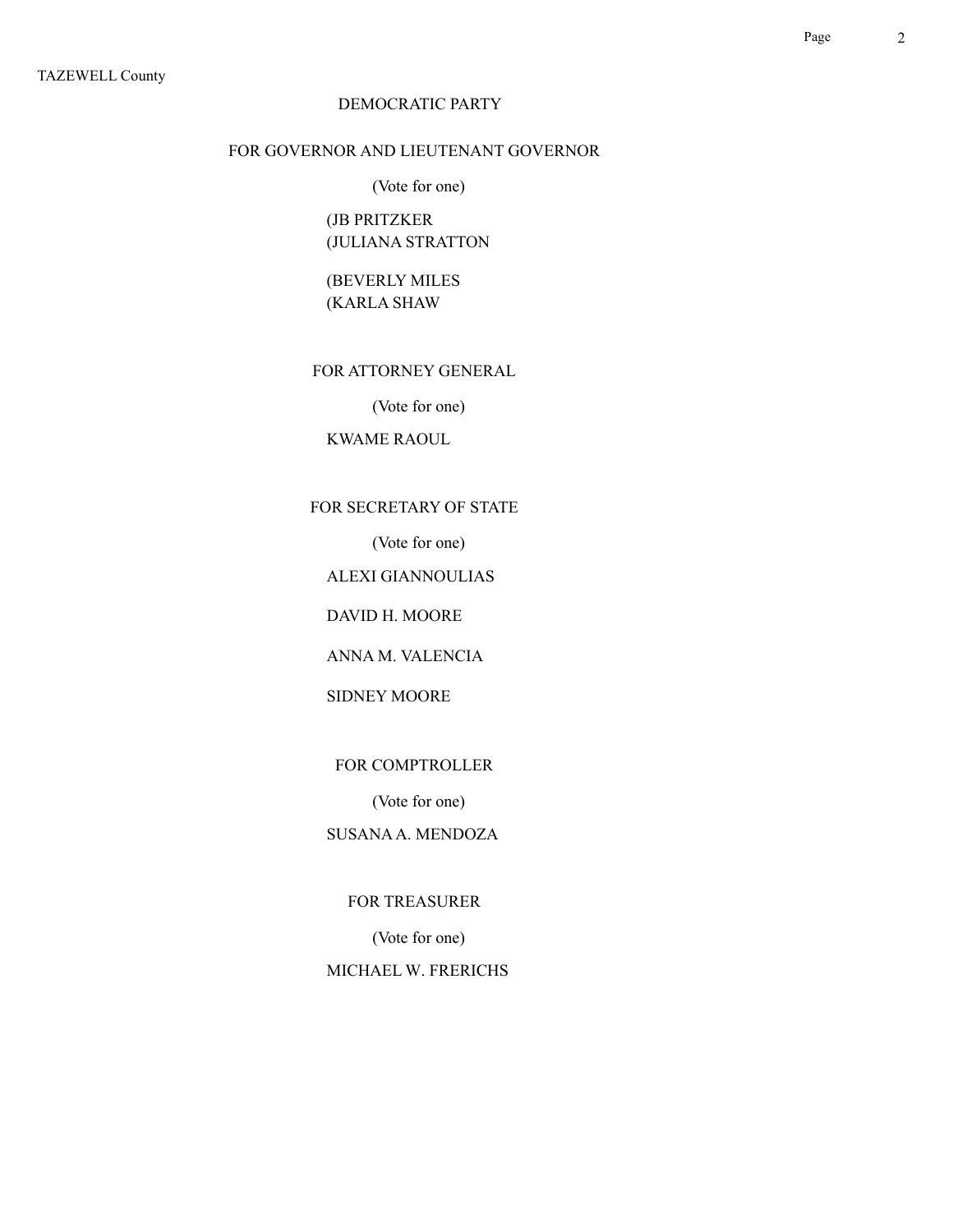## FOR REPRESENTATIVE IN CONGRESS SIXTEENTH CONGRESSIONAL DISTRICT

(Vote for one)

No Candidate

## FOR REPRESENTATIVE IN CONGRESS SEVENTEENTH CONGRESSIONAL DISTRICT

(Vote for one)

ANGIE NORMOYLE

ERIC SORENSEN

LITESA WALLACE

MARSHA WILLIAMS

JACQUELINE McGOWAN

JONATHAN KLARER LOGEMANN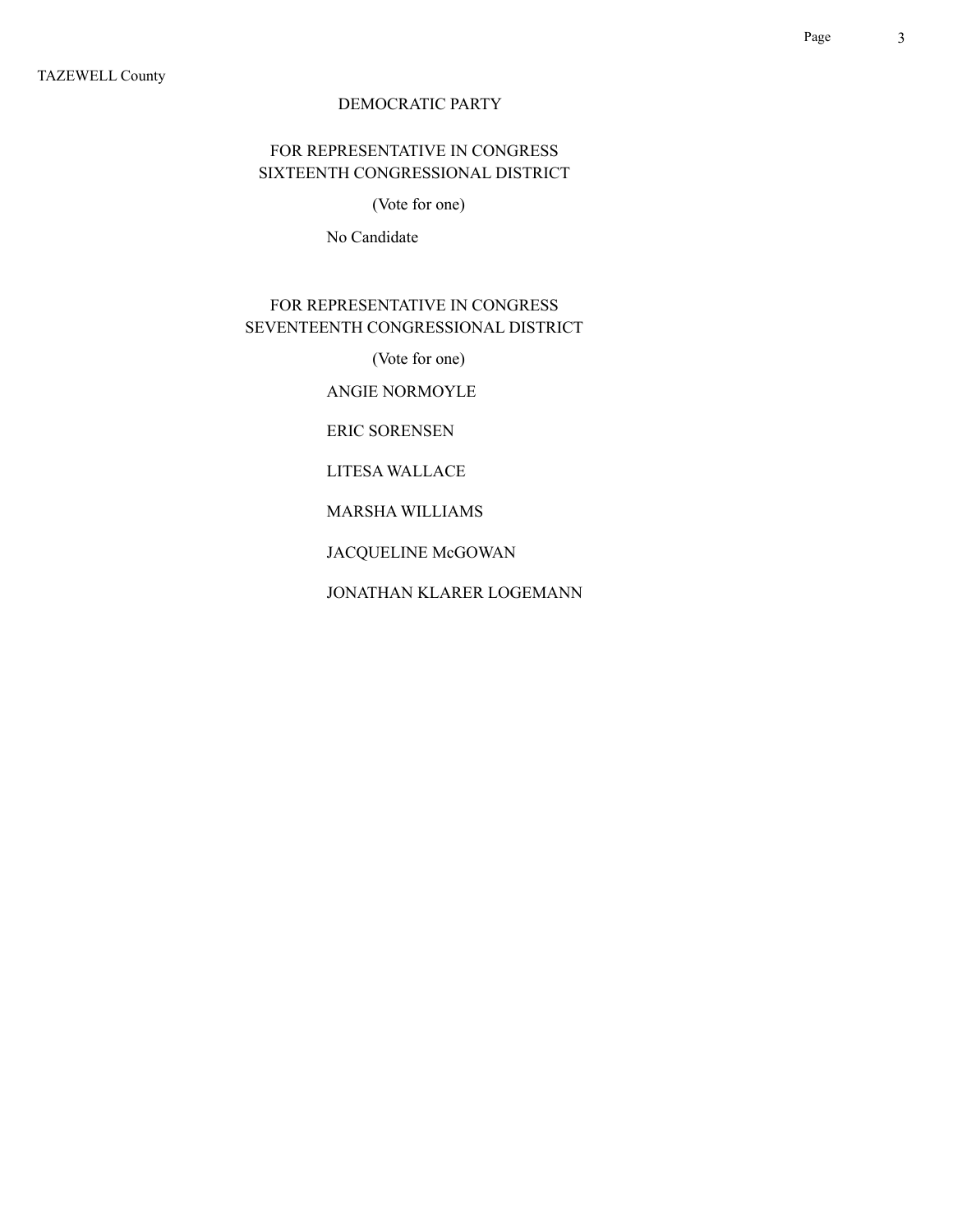## FOR STATE CENTRAL COMMITTEEWOMAN SIXTEENTH CONGRESSIONAL DISTRICT

(Vote for one)

### ELIZABETH LINDQUIST

## FOR STATE CENTRAL COMMITTEEMAN SIXTEENTH CONGRESSIONAL DISTRICT

(Vote for one)

#### JOHN DANIEL

#### RICK WILKIN

## FOR STATE CENTRAL COMMITTEEWOMAN SEVENTEENTH CONGRESSIONAL DISTRICT

(Vote for one)

#### PAMELA DAVIDSON

LINDA McNEELY

#### JEHAN GORDON-BOOTH

### FOR STATE CENTRAL COMMITTEEMAN SEVENTEENTH CONGRESSIONAL DISTRICT

(Vote for one)

MAURICE A. WEST II

#### VIRGIL J. MAYBERRY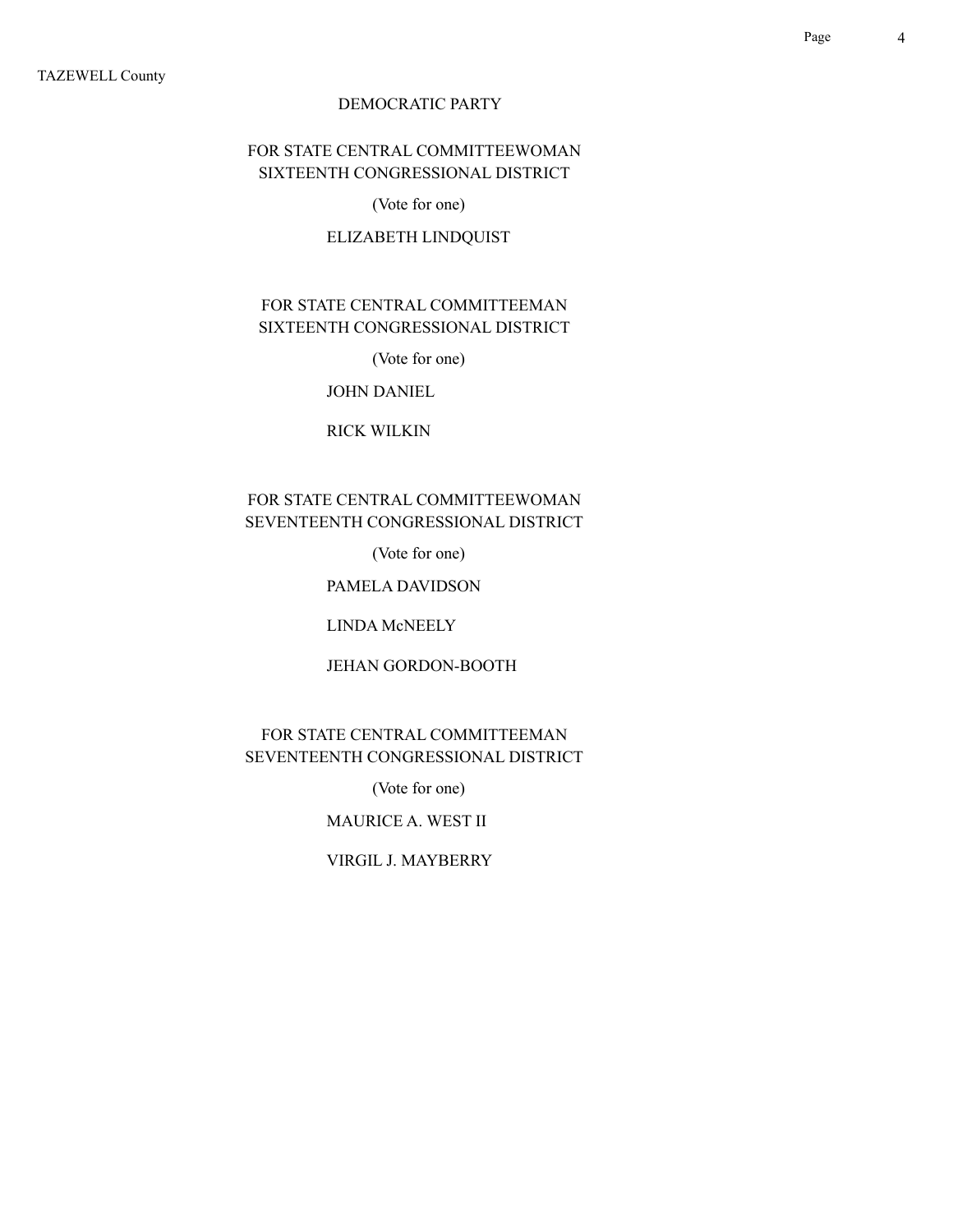## FOR STATE SENATOR FORTY-FOURTH LEGISLATIVE DISTRICT

### (Vote for one)

No Candidate

## FOR STATE SENATOR FORTY-SIXTH LEGISLATIVE DISTRICT

(Vote for one)

#### DAVE KOEHLER

## FOR STATE SENATOR FORTY-SEVENTH LEGISLATIVE DISTRICT

(Vote for one)

No Candidate

## FOR STATE SENATOR FIFTY-THIRD LEGISLATIVE DISTRICT

(Vote for one)

No Candidate

### FOR REPRESENTATIVE IN THE GENERAL ASSEMBLY EIGHTY-SEVENTH REPRESENTATIVE DISTRICT

(Vote for one)

No Candidate

## FOR REPRESENTATIVE IN THE GENERAL ASSEMBLY NINETY-FIRST REPRESENTATIVE DISTRICT

(Vote for one)

### KARLA BAILEY-SMITH

### SHARON CHUNG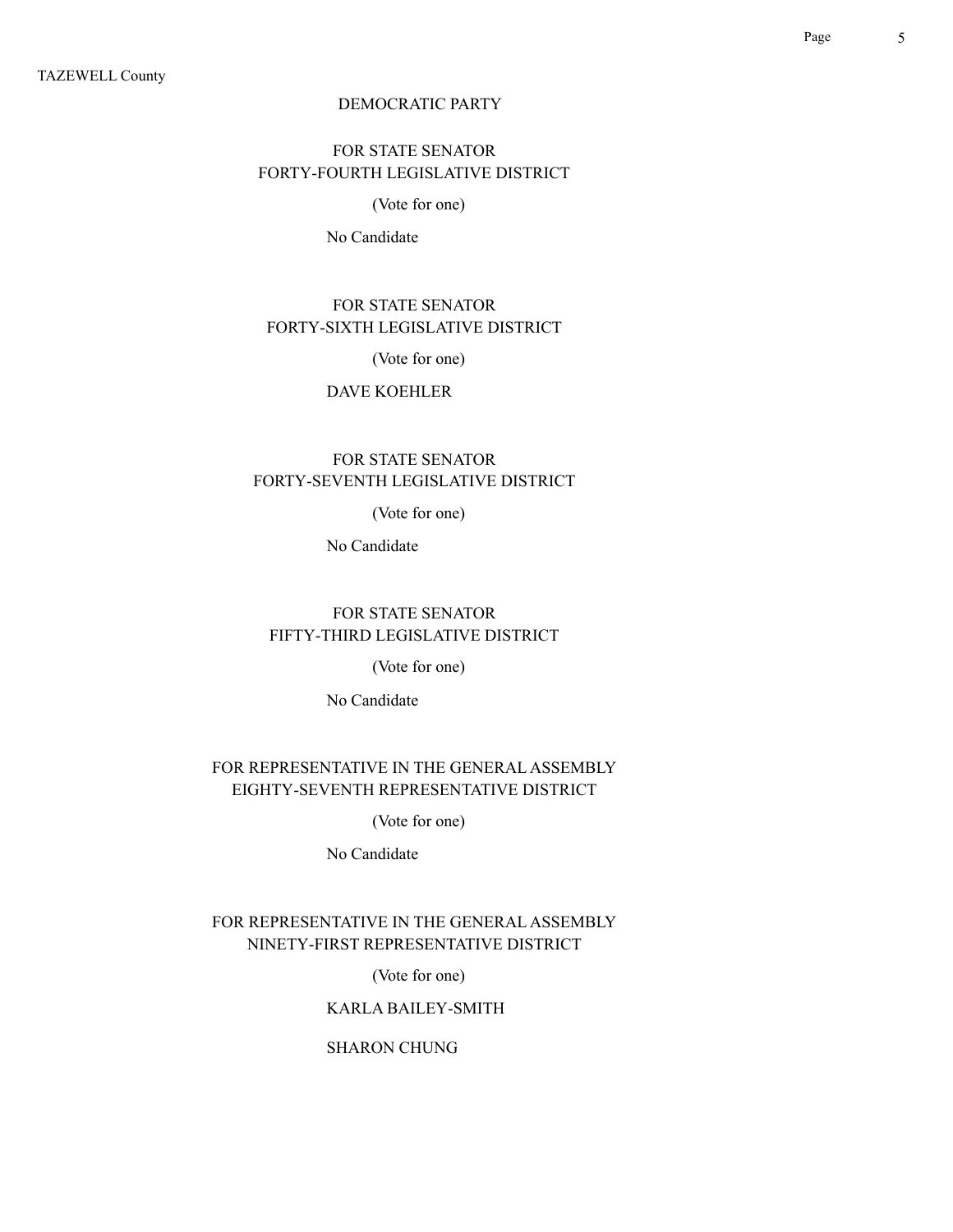## FOR REPRESENTATIVE IN THE GENERAL ASSEMBLY NINETY-THIRD REPRESENTATIVE DISTRICT

(Vote for one)

No Candidate

## FOR REPRESENTATIVE IN THE GENERAL ASSEMBLY NINETY-FOURTH REPRESENTATIVE DISTRICT

(Vote for one)

No Candidate

## FOR REPRESENTATIVE IN THE GENERAL ASSEMBLY ONE HUNDRED AND FIFTH REPRESENTATIVE DISTRICT

(Vote for one)

No Candidate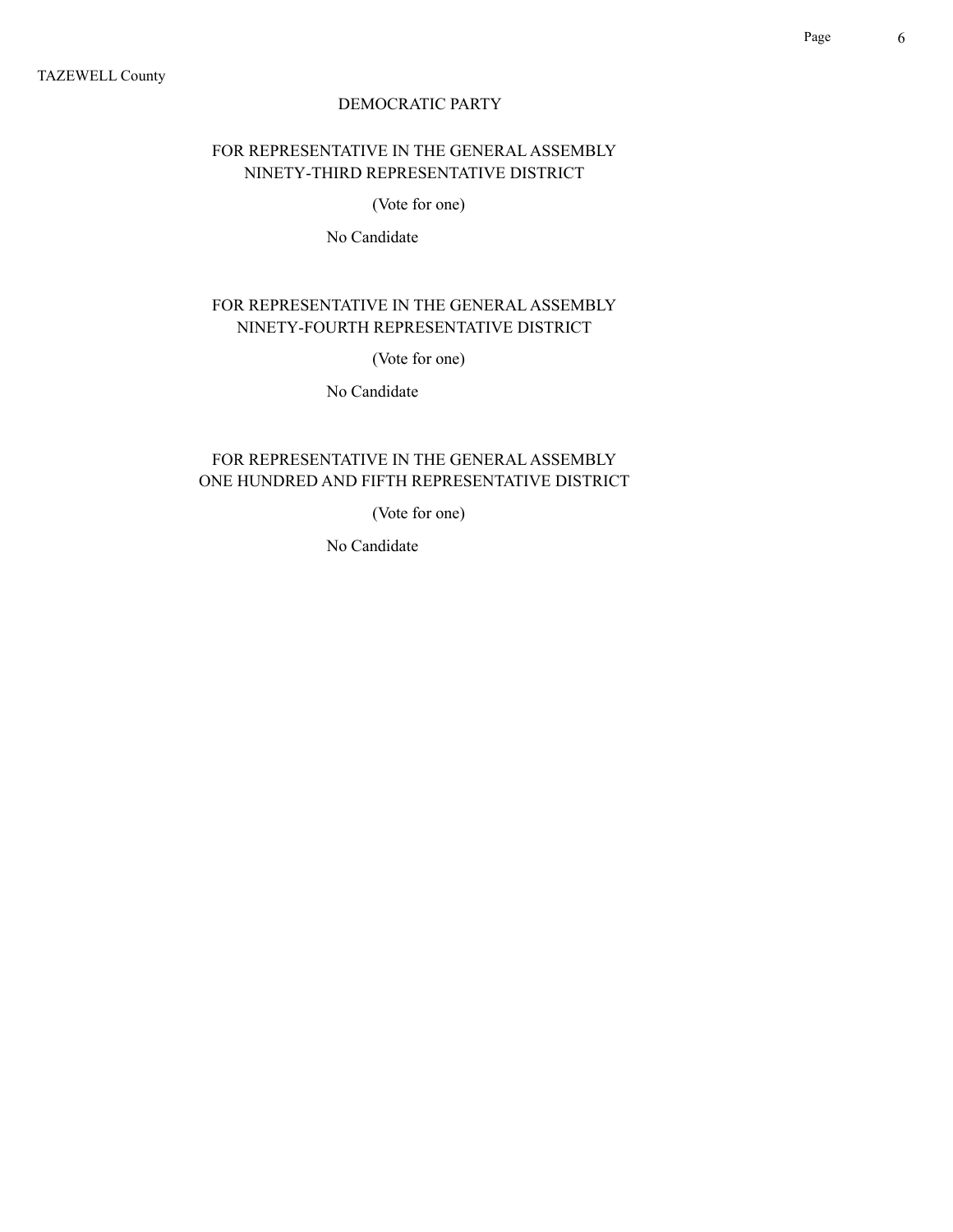## FOR REGIONAL SUPERINTENDENT OF SCHOOLS (DeWITT, LIVINGSTON, LOGAN AND McLEAN COUNTIES)

(Vote for one)

No Candidate

## FOR REGIONAL SUPERINTENDENT OF SCHOOLS (MASON, TAZEWELL AND WOODFORD COUNTIES)

(Vote for one)

No Candidate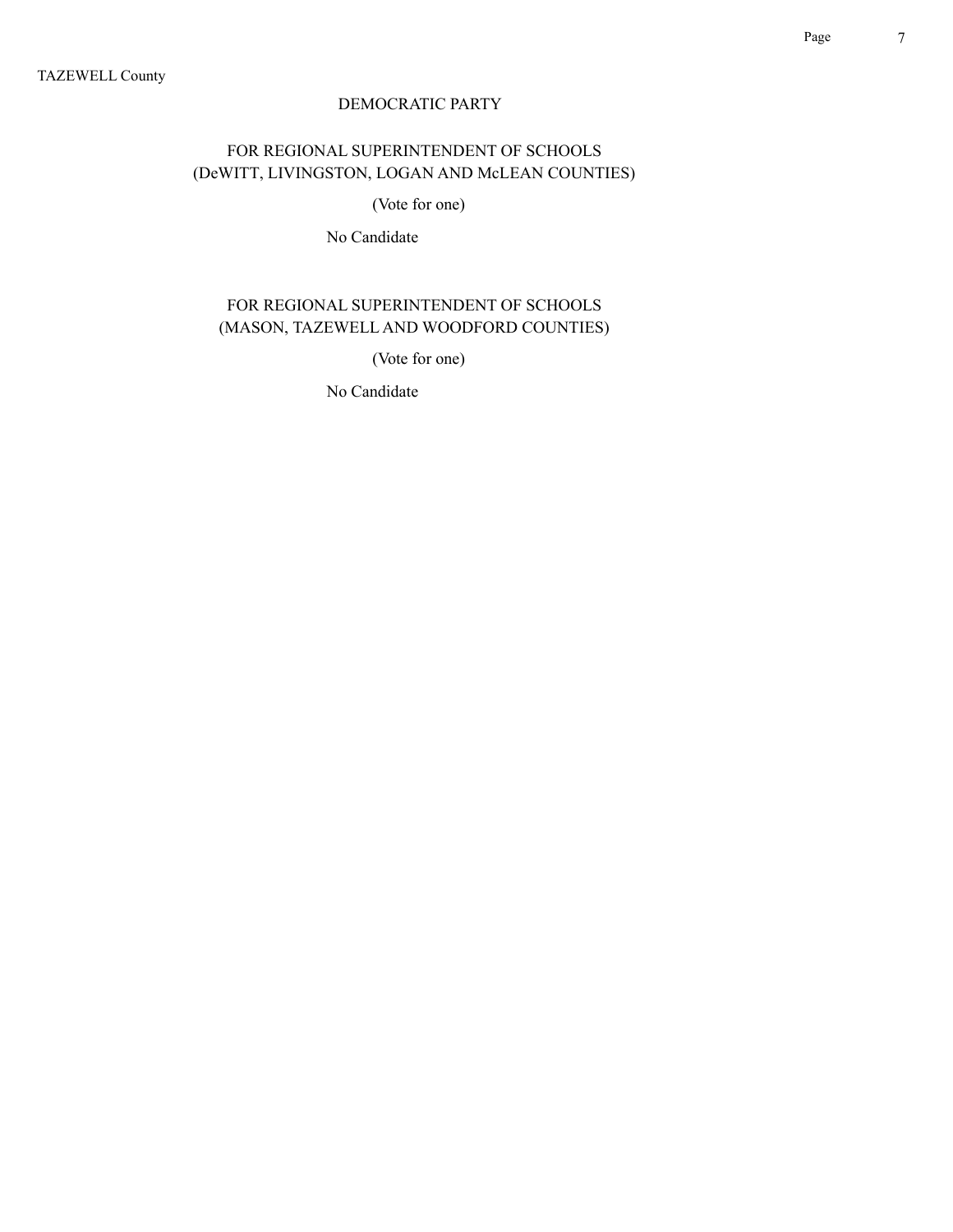FOR JUDGE OF THE CIRCUIT COURT TENTH JUDICIAL CIRCUIT TAZEWELL COUNTY (To fill the vacancy of the Hon. Paul P. Gilfillan)

(Vote for one)

No Candidate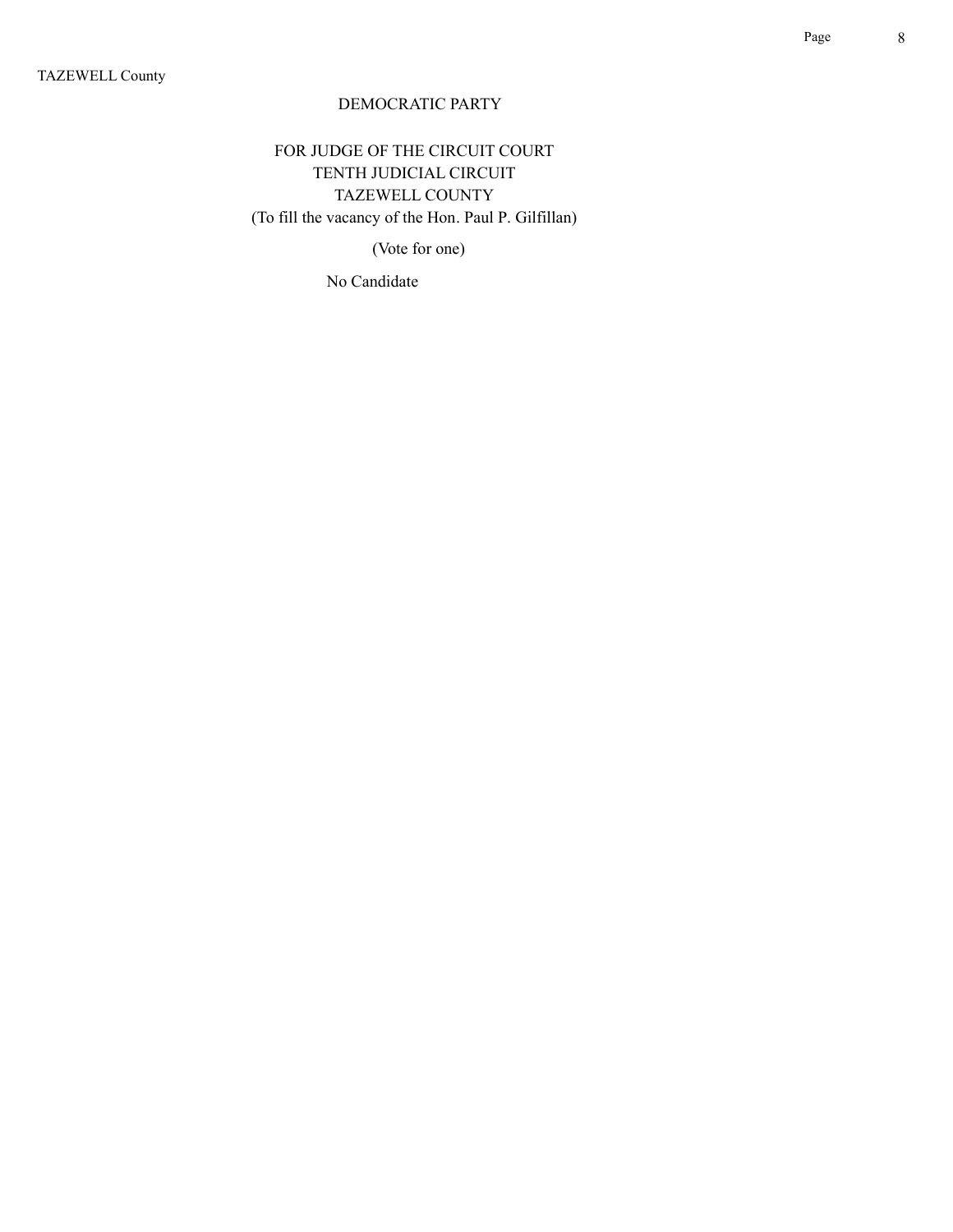#### PRIMARY ELECTION CERTIFICATE

| UNITED STATES OF AMERICA. |         |                                        |
|---------------------------|---------|----------------------------------------|
|                           | $)$ SS. | OFFICE OF THE STATE BOARD OF ELECTIONS |
| STATE OF ILLINOIS         |         |                                        |

To the County Clerk of TAZEWELL County:

We, the undersigned, Members of the State Board of Elections, do hereby certify that the following is a true and correct list of the names and political affiliations of all candidates for nomination and election for the following offices, to be voted for at the Primary Election to be held on the 28th day of June, 2022, in the county of TAZEWELL:

#### REPUBLICAN PARTY

### FOR UNITED STATES SENATOR

(Vote for one) CASEY CHLEBEK PEGGY HUBBARD ROBERT "BOBBY" PITON JIMMY LEE TILLMAN II ANTHONY W. WILLIAMS KATHY SALVI MATTHEW "MATT" DUBIEL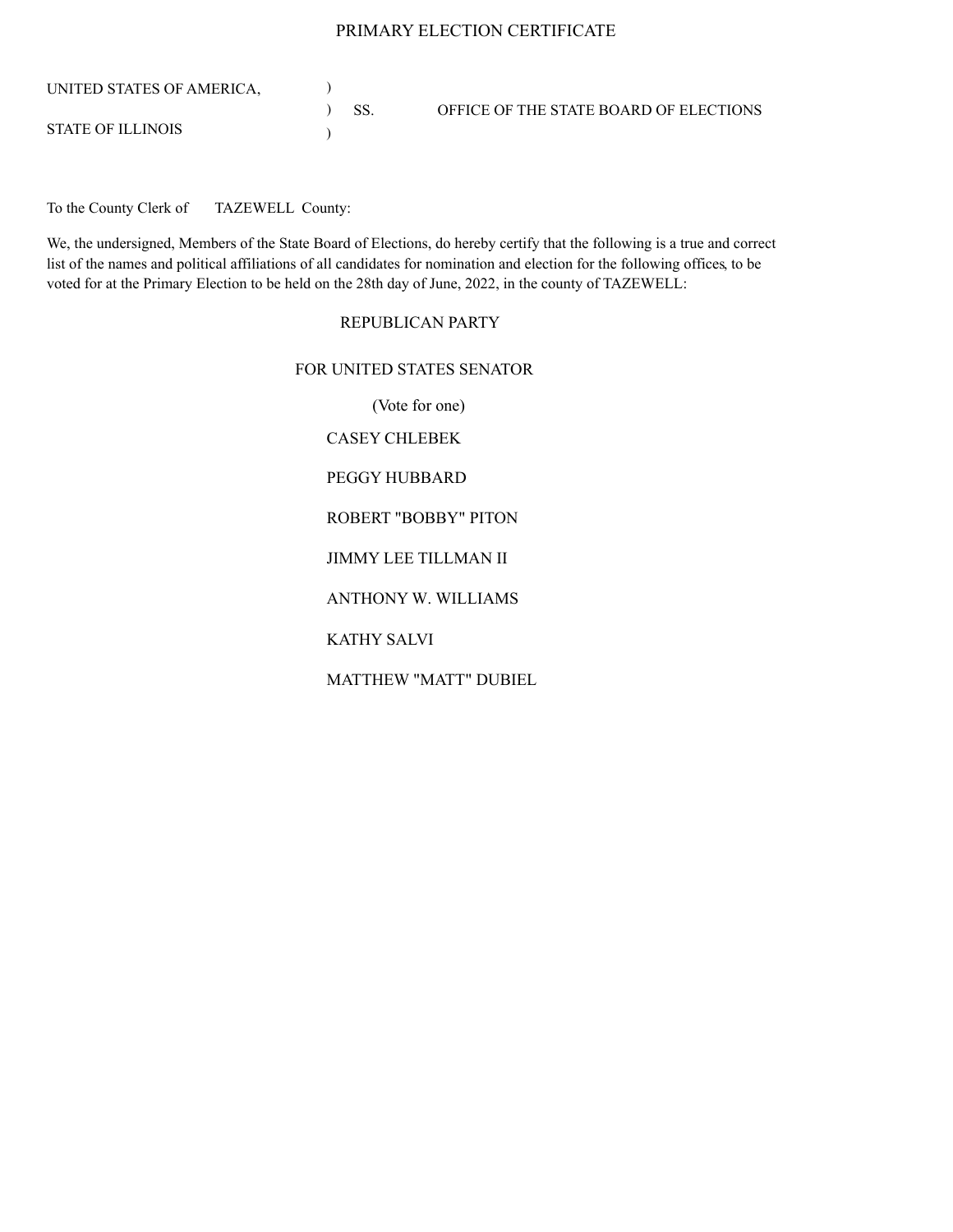### FOR GOVERNOR AND LIEUTENANT GOVERNOR

(Vote for one)

(DARREN BAILEY (STEPHANIE TRUSSELL

(PAUL SCHIMPF (CAROLYN SCHOFIELD

(RICHARD C. IRVIN (AVERY BOURNE

(GARY RABINE (AARON DEL MAR

(MAX SOLOMON (LATASHA H. FIELDS

(JESSE SULLIVAN (KATHLEEN MURPHY

FOR ATTORNEY GENERAL

(Vote for one)

STEVE KIM

DAVID SHESTOKAS

THOMAS G. DeVORE

FOR SECRETARY OF STATE

(Vote for one)

DAN BRADY

JOHN C. MILHISER

FOR COMPTROLLER

(Vote for one)

SHANNON L. TERESI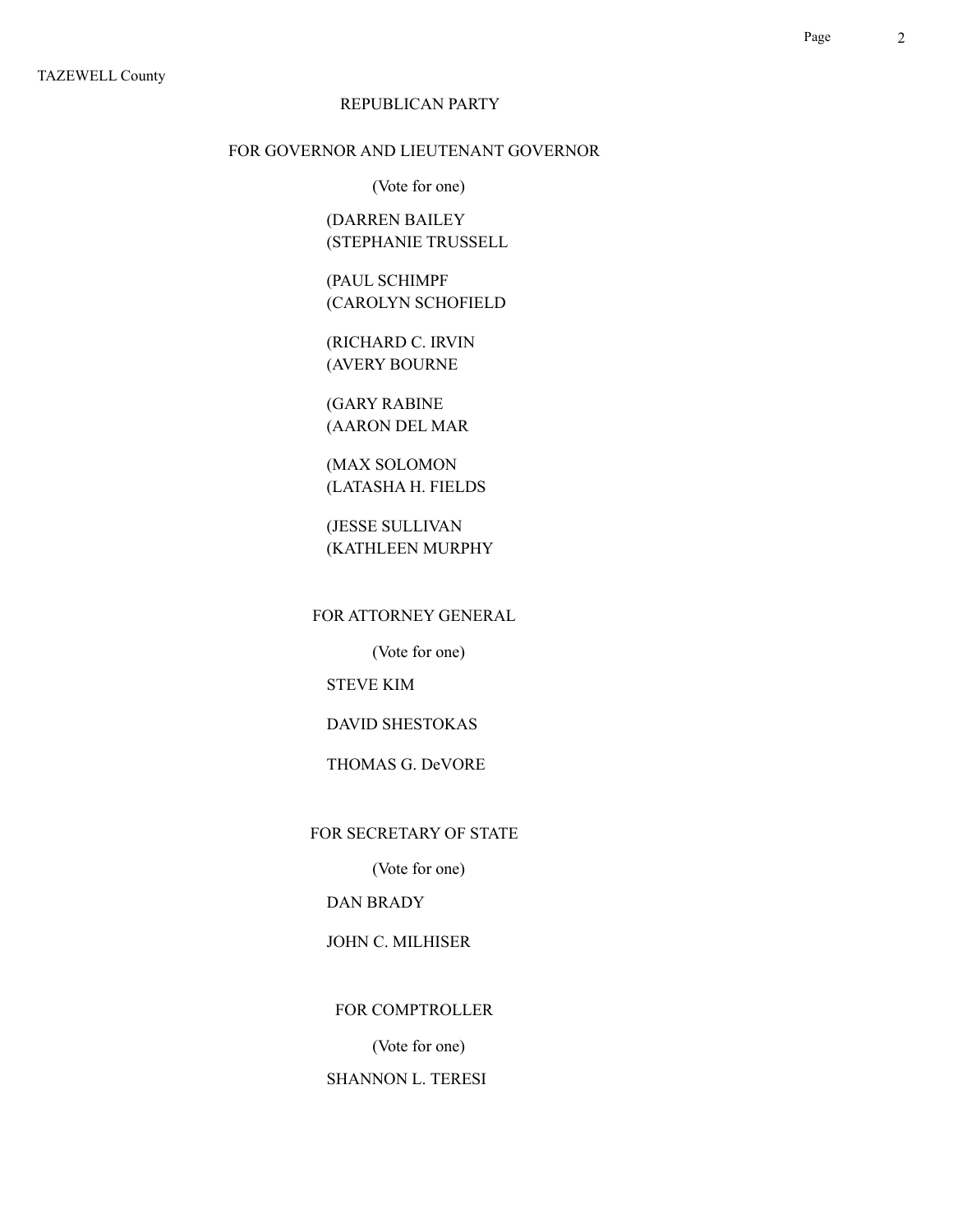## FOR TREASURER

(Vote for one)

### TOM DEMMER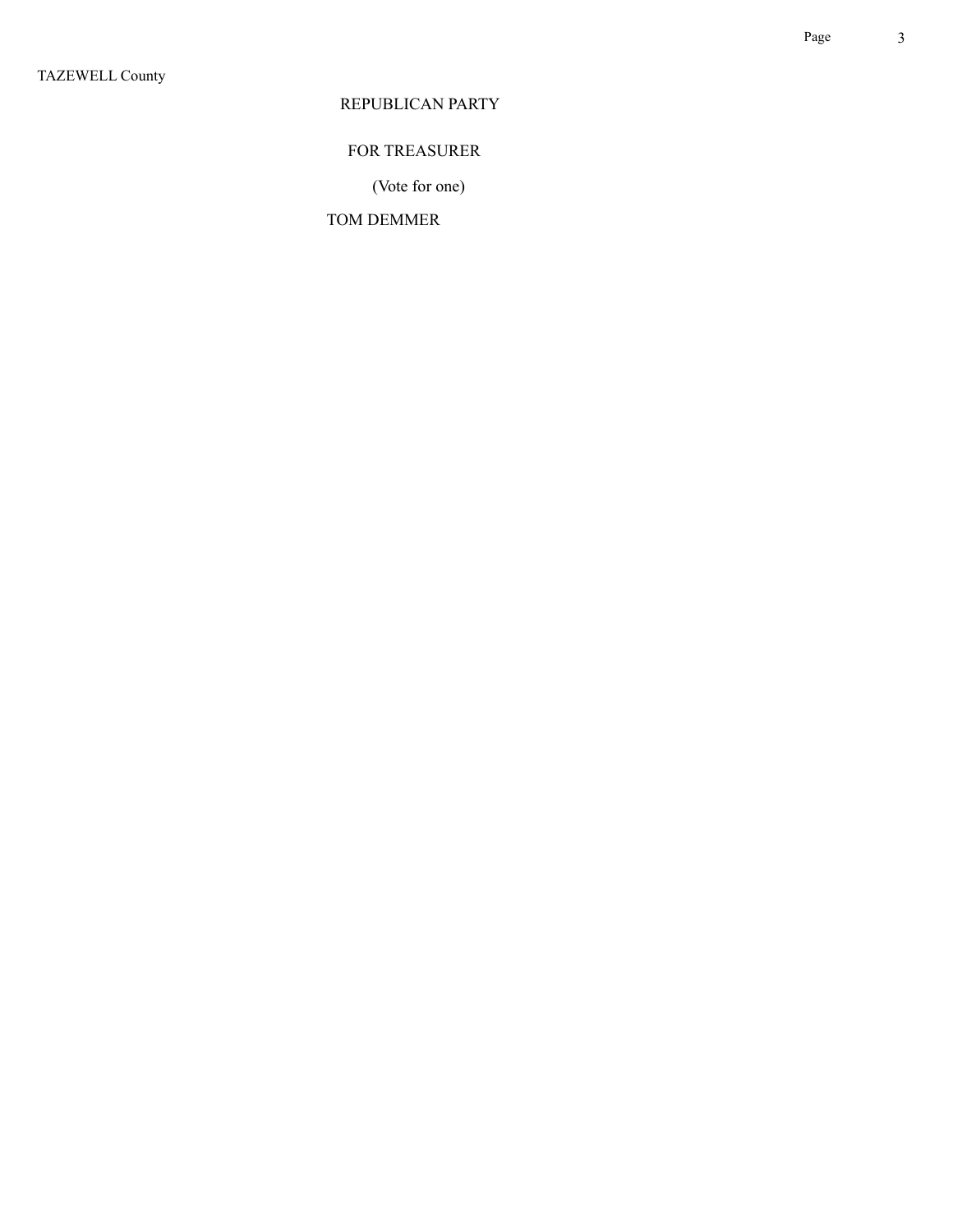## FOR REPRESENTATIVE IN CONGRESS SIXTEENTH CONGRESSIONAL DISTRICT

(Vote for one)

## DARIN LaHOOD

### WALT PETERS

## JoANNE GUILLEMETTE

### MICHAEL REBRESH

## FOR REPRESENTATIVE IN CONGRESS SEVENTEENTH CONGRESSIONAL DISTRICT

(Vote for one)

CHARLES "CHARLIE" WILLIAM HELMICK JR

ESTHER JOY KING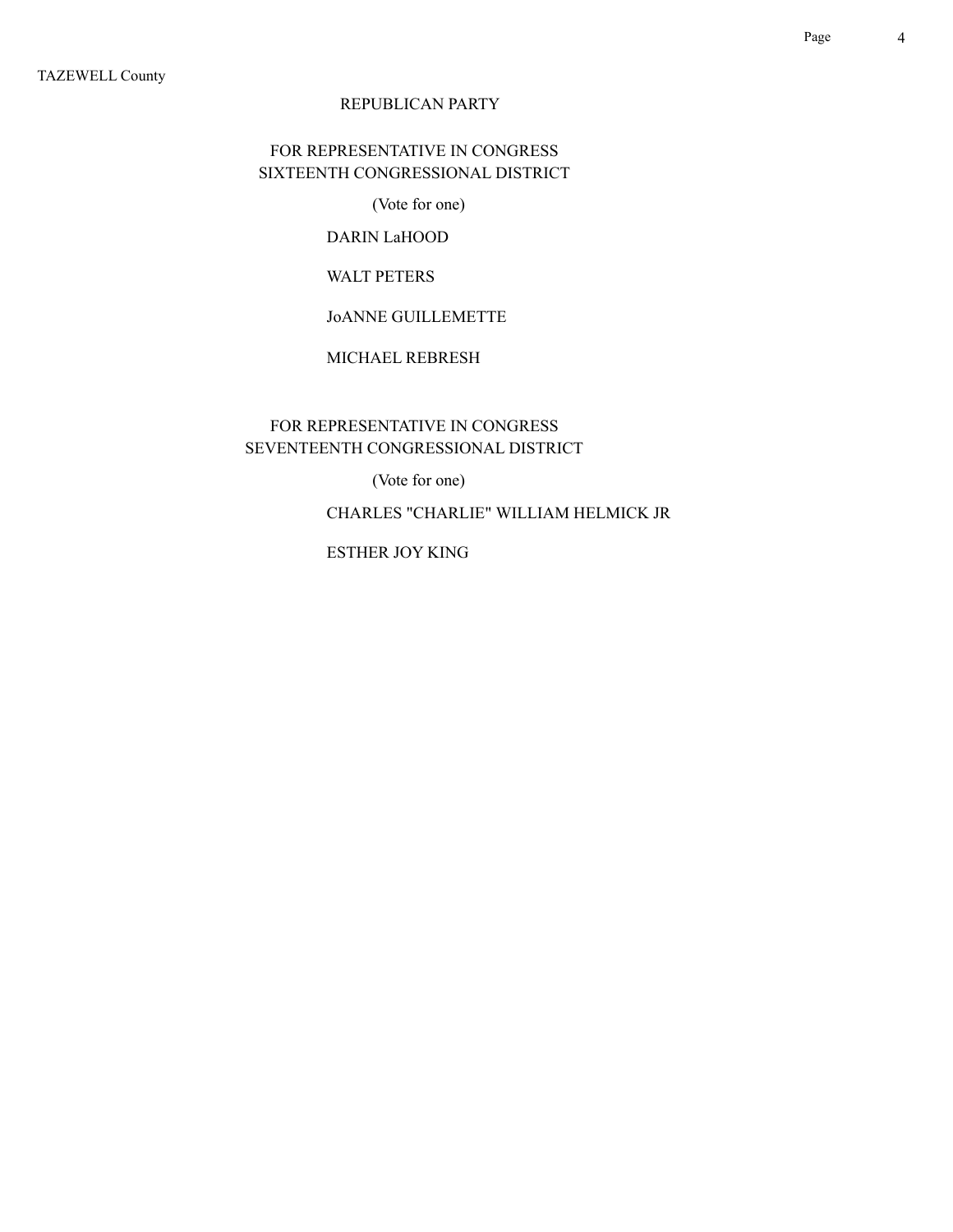## FOR STATE SENATOR FORTY-FOURTH LEGISLATIVE DISTRICT

(Vote for one)

#### SALLY J. TURNER

## FOR STATE SENATOR FORTY-SIXTH LEGISLATIVE DISTRICT

(Vote for one)

#### DESI ANDERSON

## FOR STATE SENATOR FORTY-SEVENTH LEGISLATIVE DISTRICT

(Vote for one)

#### NEIL ANDERSON

### FOR STATE SENATOR FIFTY-THIRD LEGISLATIVE DISTRICT

(Vote for one)

#### JASON BARICKMAN

### FOR REPRESENTATIVE IN THE GENERAL ASSEMBLY EIGHTY-SEVENTH REPRESENTATIVE DISTRICT

#### (Vote for one)

#### MARY J. BURRESS

#### WILLIAM E HAUTER

### FOR REPRESENTATIVE IN THE GENERAL ASSEMBLY NINETY-FIRST REPRESENTATIVE DISTRICT

(Vote for one)

#### SCOTT PRESTON

#### JAMES S. FISHER

Page 5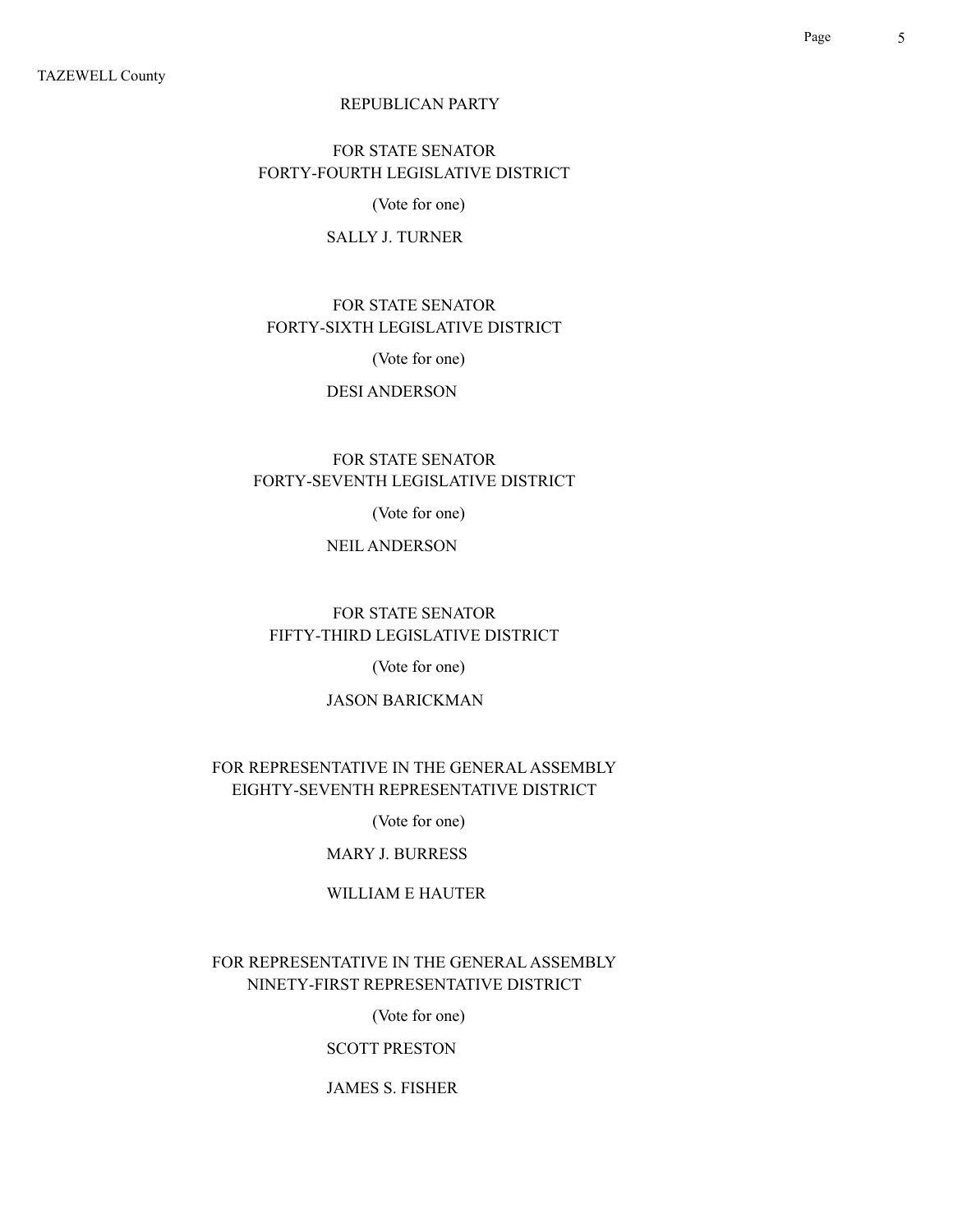## FOR REPRESENTATIVE IN THE GENERAL ASSEMBLY NINETY-THIRD REPRESENTATIVE DISTRICT

(Vote for one)

## MARK A. LUFT

#### TRAVIS WEAVER

## FOR REPRESENTATIVE IN THE GENERAL ASSEMBLY NINETY-FOURTH REPRESENTATIVE DISTRICT

(Vote for one)

### NORINE K. HAMMOND

## FOR REPRESENTATIVE IN THE GENERAL ASSEMBLY ONE HUNDRED AND FIFTH REPRESENTATIVE DISTRICT

(Vote for one)

### DONALD RAY RIENTS

DENNIS TIPSWORD, JR.

MIKE KIRKTON

KYLE HAM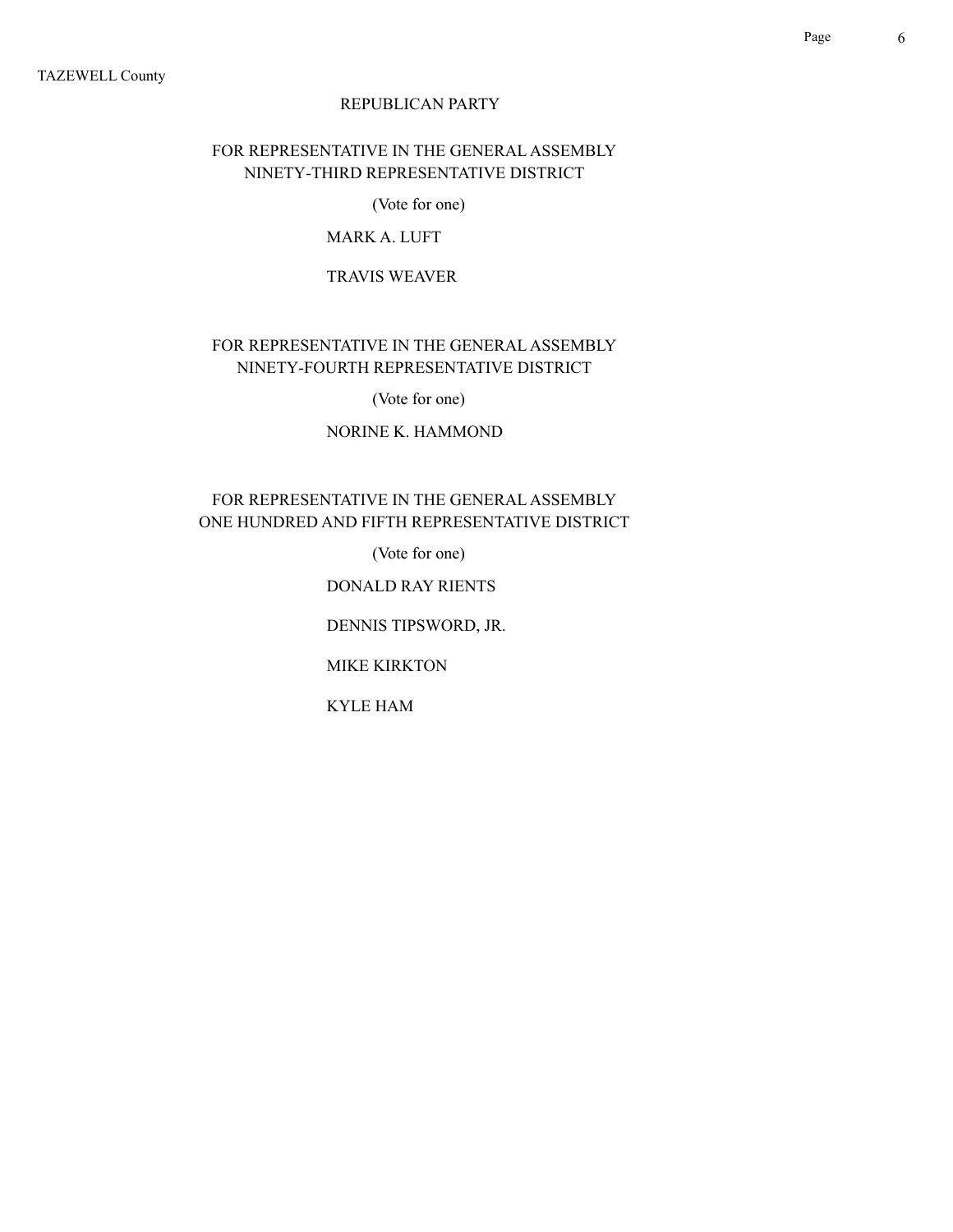## FOR REGIONAL SUPERINTENDENT OF SCHOOLS (DeWITT, LIVINGSTON, LOGAN AND McLEAN COUNTIES)

(Vote for one)

## MARK E. JONTRY

## FOR REGIONAL SUPERINTENDENT OF SCHOOLS (MASON, TAZEWELL AND WOODFORD COUNTIES)

(Vote for one)

JEFFREY SHANE EKENA